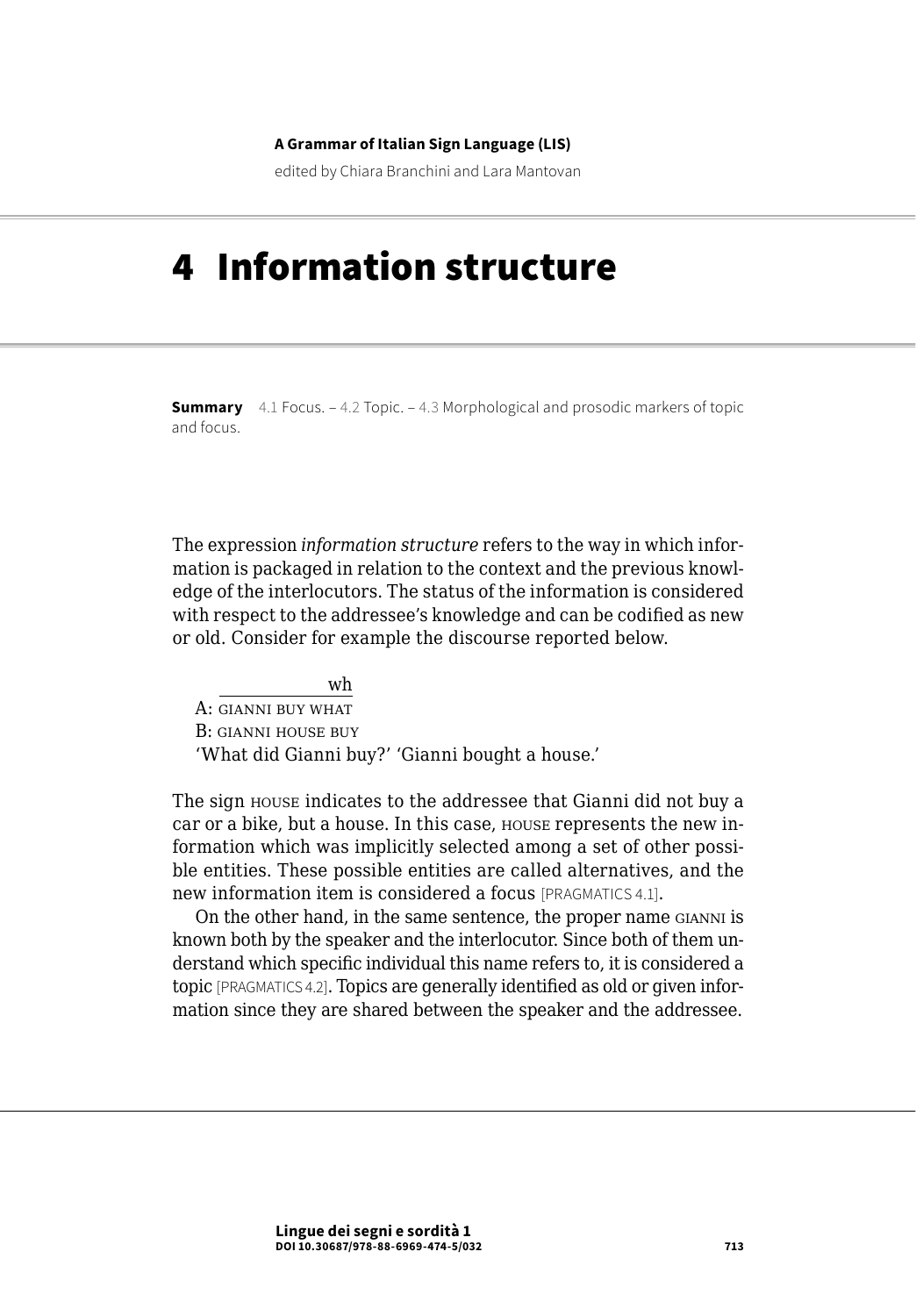<span id="page-1-0"></span>Another relevant notion related to information structure is contrast. Contrast is a more general notion and it can apply to both the focus and the topic. Contrastive focus [PRAGMATICS 4.1.3] is used to introduce a new piece of information in substitution of a previously given piece of information. Contrast can also apply to two or more topics [PRAGMATICS 4.2], when previously mentioned entities are contrastingly compared.

Information structure concerns the organisation of sentences and the sentence internal organisation of units of information linked to larger pieces of text. This differs from the discourse structure, which concerns the way in which sentences are related in a broader context. These two levels can overlap.

Information structure in LIS can be identified by means of syntactic, morphological, or prosodic cues. The present section provides a description of focus, topic and the non-manual markers involved in their realisation.

### **4.1 Focus**

Focus is used to convey new information. It is also defined as a linguistic expression identifying a set of alternatives which are relevant for its interpretation. This is demonstrated in the discourse reported below.

wh  $\textrm{A:}\ \scriptscriptstyle{\text{IX}_2}$  BUY  $\scriptstyle{\text{Q}}$ <sub>artichoke</sub>

foc  $B: I X_1$  $B: I X_1$  $B: I X_1$  car new buy  $I X_1$ 'What did you buy?' 'I bought a new car.'

The focus item car automatically creates in the mind of the addressee a set of other alternatives (house, bike, pullover…), and among these unpronounced alternatives the focus is the one chosen. Depending on its scope, focus can be broad or narrow. Broad focus [PRAGMATICS 4.1.1] carries new information within the whole sentence, and it generally occurs as the answer to a general question like 'What happened?'. Narrow focus [PRAGMATICS 4.1.2] concerns a single phrase (or sign). It can only introduce a piece of new information denoting a particular concept or entity, or it can have a contrastive or corrective meaning. If focus is corrective, it denies a previously mentioned item, substituting it with the correct one [PRAGMATICS 4.1.3]. Another type of focus is emphasis. It highlights an item by repeating it at the end of the sentence, or by reinforcing it with a particular prosodic contour [PRAG-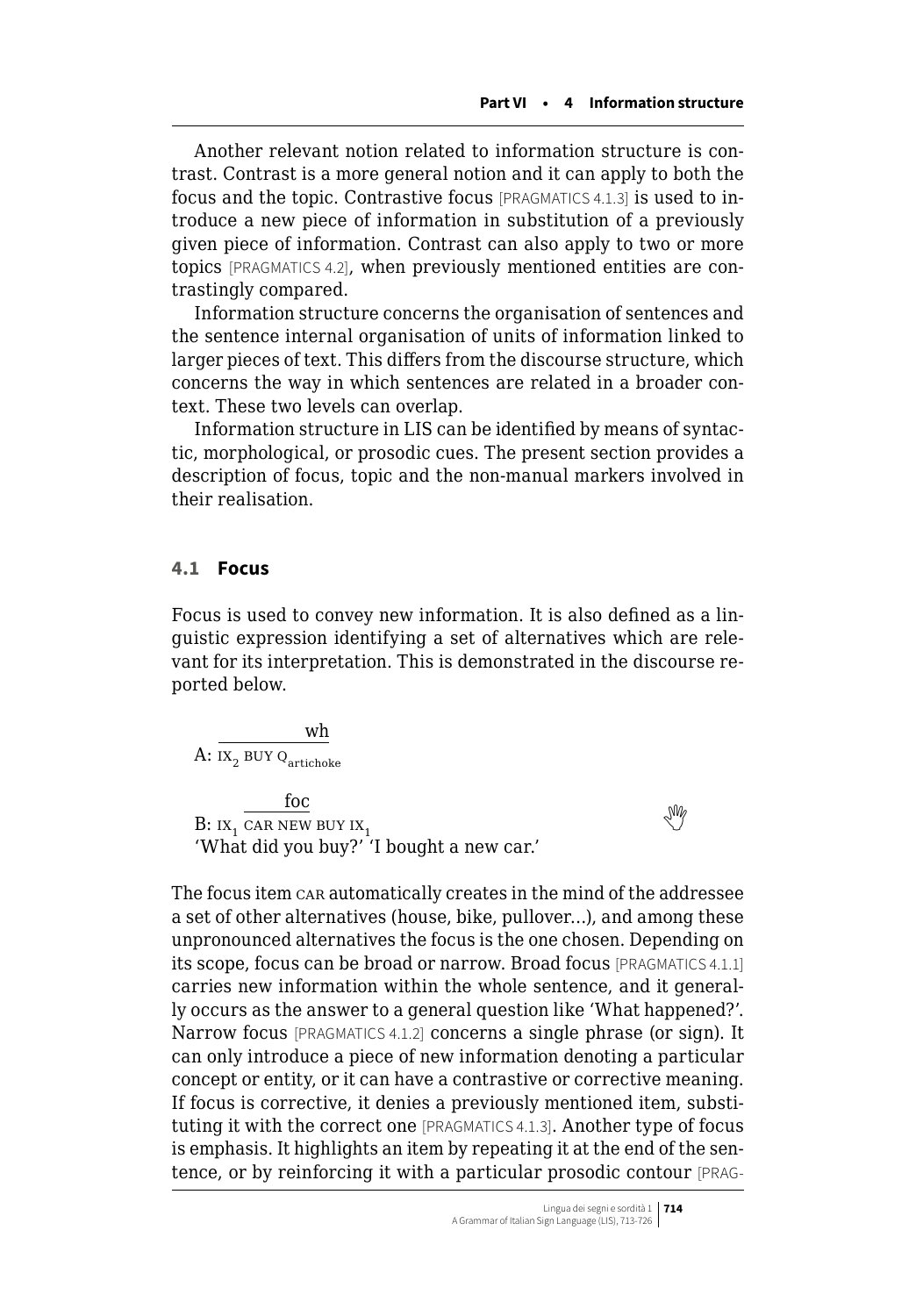MATICS 4.1.4]. Finally, focus can also be doubled in order to place stress into a specific expression [PRAGMATICS 4.1.5].

## **4.1.1 All-new focus**

All-new focus refers to those sentences which lack background information. These sentences are also considered instances of broad focus, because they are completely composed of new information. In LIS, these sentences can be marked by head nod and eye blink at the end, or the lengthening of the last sign.

wh  $A$ : HAPPEN  $Q_{\text{artichoka}}$ 

foc  $B:$  $\overline{\text{GIANNI}\text{ ACCIDENT}\text{ DONE}}$ 'What happened?' 'Gianni had an accident.'

## **4.1.2 New information focus**

In new information focus, only a part of the sentence conveys new information. Generally, it can be used as an answer to a specific question, as in the discourse stretch below.

wh A:  $IX_2$  BUY Q<sub>artichoke</sub>

foc  $B: I X_1$  $B: I X_1$  $B: I X_1$  car new buy  $I X_1$ 'What did you buy?' 'I bought a new car.'

In the example above, new car is the part of the sentence conveying new information. On the other hand, the subject  $(\text{ix}_1)$  and the verb (buy) represent the background, which conveys old information. Generally, new information focus follows the background. Another similar example is presented below.

wh A: FOOD VARIOUS  $IX_2$  IMPOSSIBLE\_NO\_WAY WHICH foc  $B: IX_1$  $B: IX_1$  $B: IX_1$  c-a-p-p-e-r-i pe  $IX_1$  impossible\_no\_way 'What kind of food do you hate most?' 'I hate cappers.'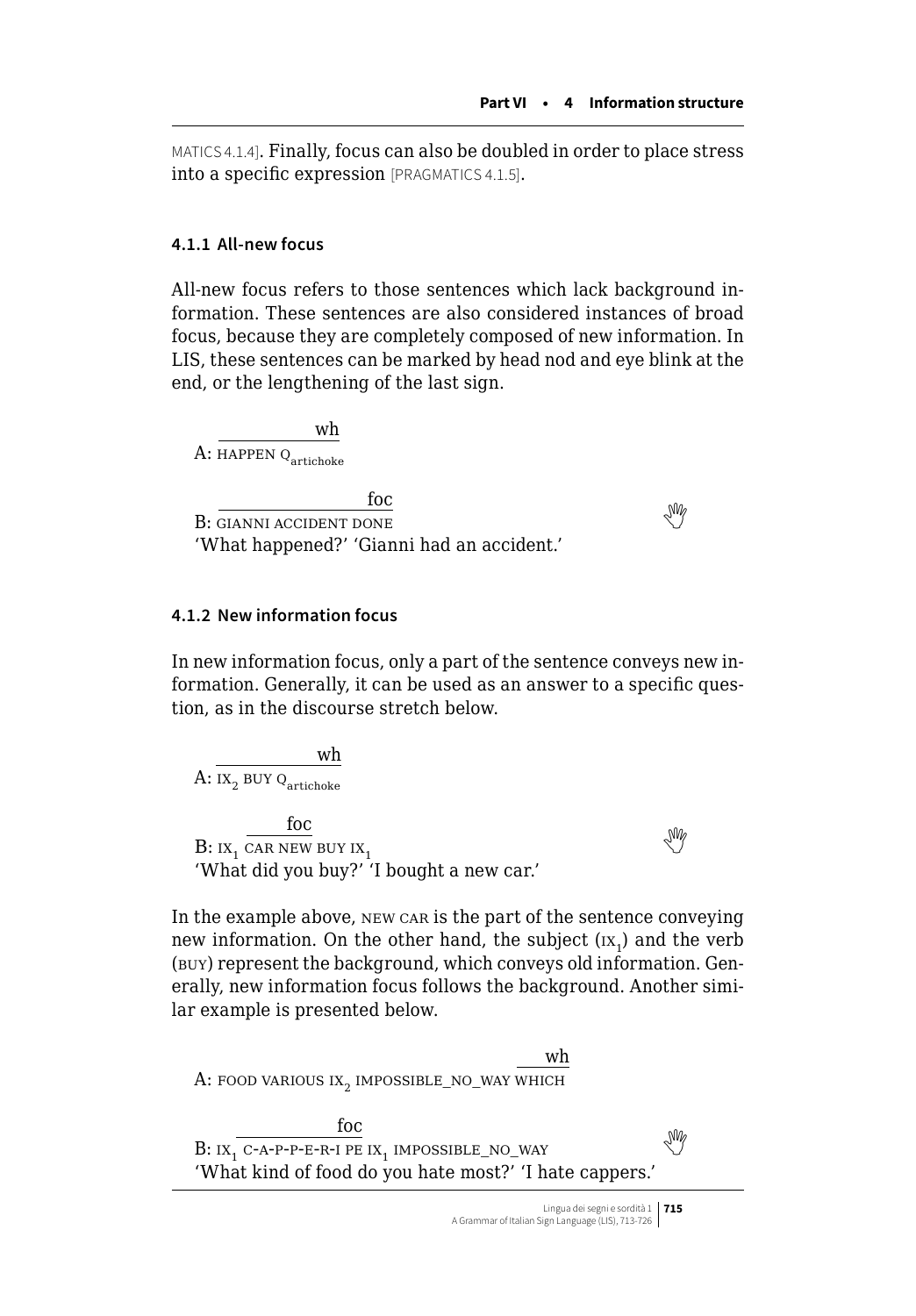However, in LIS it is also possible to find ellipsis in place of the part of the sentence conveying background information. Indeed, for signers this is the most natural strategy to answer a specific question. The example below reports a case in which new information (pizza) is conveyed by focus and background information is elided as a result of ellipsis.

wh A: food various like most which

foc  $B: PIZZA$  $B: PIZZA$  $B: PIZZA$ 'What kind of food do you like most?' 'Pizza.'

New information focus can also be expressed by question-answer pairs, specifically by the answer of the construction. This is a strategy often used by signers to give prominence to the item contained in the answer. Note that the question part of this construction and typical content interrogatives [SYNTAX 1.2.3] have different non-manual markers.

 $\frac{w h}{\cos \theta}$  $\frac{1}{1}$ food like which pizza 'The kind of food I like is pizza.'

## **4.1.3 Contrastive focus**

Contrastive focus conveys a new piece of information that contrasts with a previously mentioned item. Contrast is a broad notion that can also appear out of the blue, referring to a larger part of the sentence. However, contrastive focus are pieces of information which deny or correct previous statements. In the example below, sushi represents the contrastive focus and appears before the personal pronoun  $\text{(rx)}_{\text{1}}$ and the verb (ADORE), which convey background information.

Context: Someone says that the signer likes pizza.

 $\begin{matrix} \text{foc} \\\text{NOT. } \text{IX}_1 \text{ PIZZA}_\text{a} \text{ IX}_1 \text{ IMPOSSIBLE\_NO\_WAY}_\text{a} \text{ . } \text{IX}_\text{b} \text{ SSHI}_\text{b} \text{ IX}_1 \text{ ADORE}_\text{b} \end{matrix} \overset{\text{M0}}{\leadsto}$ 'No! I hate pizza, I love sushi!'

Contrastive focus in LIS may also be in sentence-initial position, as shown in the example below.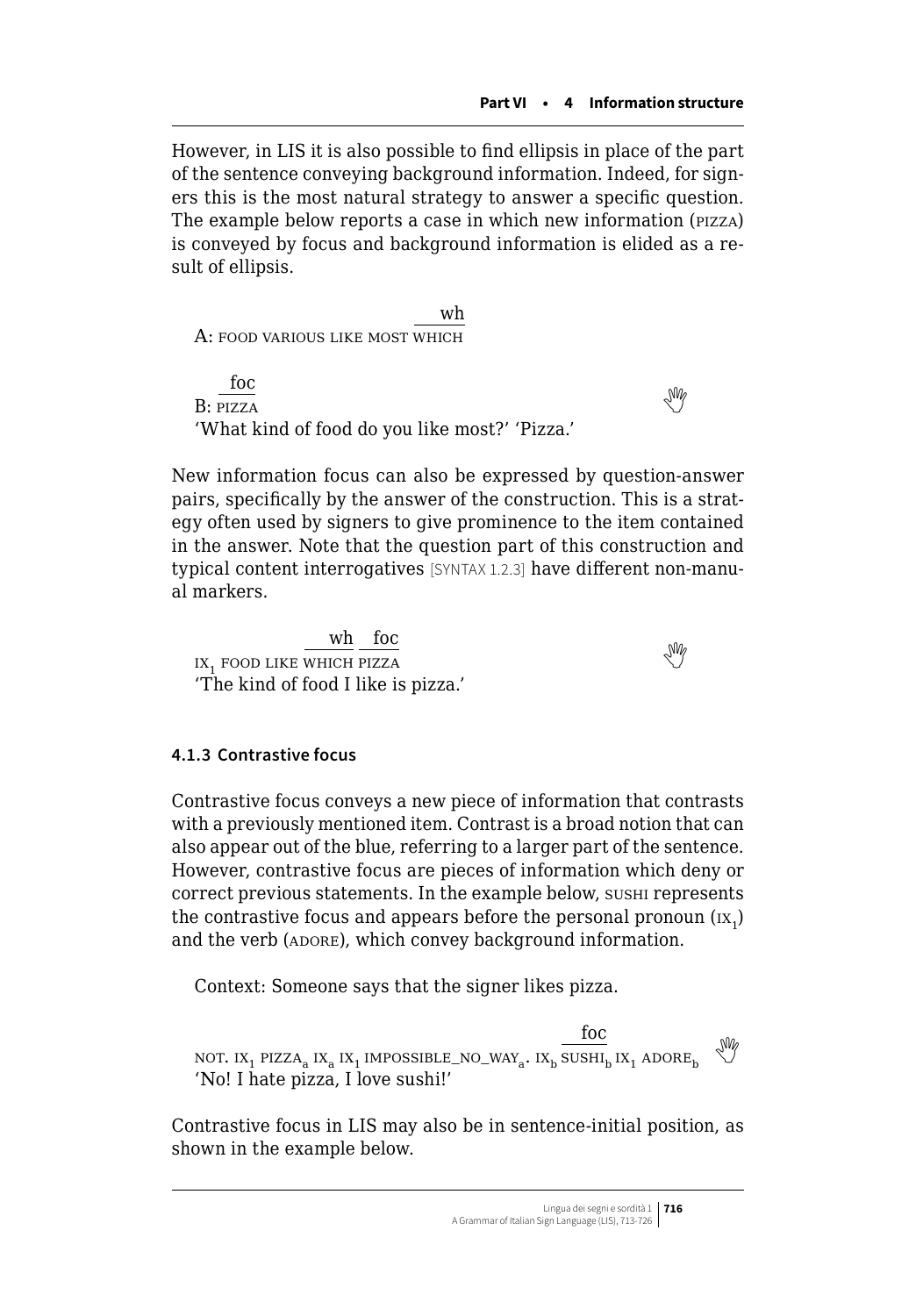y/n  $A$ : pizza like ix<sub>2</sub>

foc  $B: IX, IMPOSSIBLE\ NO\ WAY. SUSHI PREFER$  $B: IX, IMPOSSIBLE\ NO\ WAY. SUSHI PREFER$  $B: IX, IMPOSSIBLE\ NO\ WAY. SUSHI PREFER$ 'You do like pizza.' 'No! I prefer pizza!'

Differently from new information focus, which is not frequently accompanied by non-manual markers, corrective focus may be marked by non-manual and manual markers [PRAGMATICS 4.3.1].

It is important to note that corrective focus also allows ellipsis of the background information containing the wrong item. In fact, this is considered a redundant repetition of the previous question or statement and it can be avoided, as in the example below.

A: cake like  $IX_2$ 

foc  $B:$ ix<sub>1</sub> not chestnut prefer 'You do like cakes.' 'No! I prefer chestnuts.'

 **4.1.4 Emphatic focus**

Emphatic focus is used for highlighting a particular item or drawing attention to it. Emphasis may be conveyed by repeating the focused item. The repeated items are usually morphologically simple elements or syntactic heads, for example modals, verbs, tense signs, negative signs, quantifiers, nouns, and *wh-* elements. The example below shows a repeated modal verb (BE\_ABLE).

Context: Someone asks if the signer runs.

foc YESIX, BE\_ABLE IX, RUN BE\_ABLE IX, 'Yes, I can, I can run.'

Emphasis can also be conveyed through the repetition of the emphatic lexical item self or ix person [LEXICON 3.7.4].

foc  $\frac{100}{100}$ IX, SELF PAY SELF 'I have paid for myself!'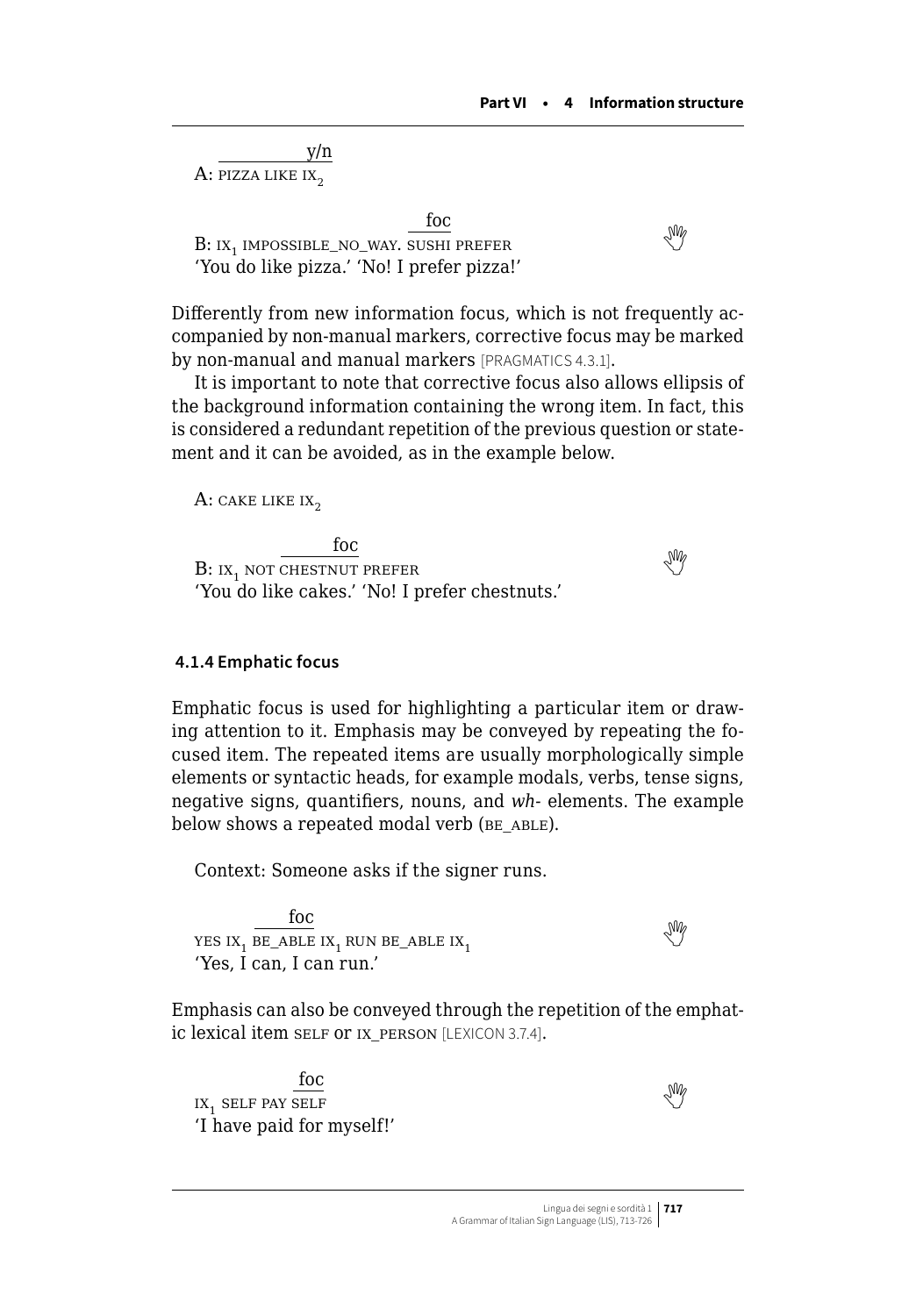<span id="page-5-0"></span>In LIS, emphasis can be conveyed by other strategies as well, such as particular intonation contours, generally based on specific non-manual markers, especially wide eye and raised eyebrows.

#### **4.1.5 Focus doubling**

Doubling is another common way to mark focus and place emphasis on an expression. Similarly to emphatic focus [PRAGMATICS 4.1.4], focus doubling generally concerns morphologically simple elements or syntactic heads (modals, verbs, tense signs, negative signs, quantifiers, nouns, *wh-* elements).

foc  $\overline{\text{IN}}$ <sub>1</sub>pasta all eat done ix<sub>1</sub> all 'I have eaten all the pasta, all of it!'

### **4.2 Topic**

In spoken and sign languages, a sentence is generally subdivided in topic and comment. Topics are defined as old or given linguistic expressions which are considered familiar or uniquely identifiable between the speaker and the addressee. Generally, the topic item is defined as old or given because it is an entity previously mentioned or previously introduced in the communicative context. The comment, on the contrary, is that part of the sentence which introduces new information [PRAGMATICS 4.1].

Topic items are commonly supposed to be identifiable in the mind of the interlocutor. In LIS, topics are distinguishable from a prosodic, syntactic and pragmatic point of view. These elements might present specific features. Prosodically, topic items can be accompanied by a specific intonation contour [PRAGMATICS 4.3.2], or can be separated from the comment by specific intonational cues, such as head nod and eye blink. Non-manual markers which are involved in topic items are further specified in [PRAGMATICS 4.3.2]. Syntactically, topics can be found in the initial part of the sentence.

In LIS, topic elements are not always marked by specific intonational cues and they are not necessarily placed in the very initial part of the sentence. Topics are recognizable through pragmatic criteria which allow a further differentiation in three distinct categories: aboutness topics, scene-setting topics and contrastive topics.

Aboutness topics establish what the sentence is about. They convey the information about which the comment predicates something new. A single sentence may host only one aboutness topic in LIS. An example of aboutness topics is reported in the sentence below.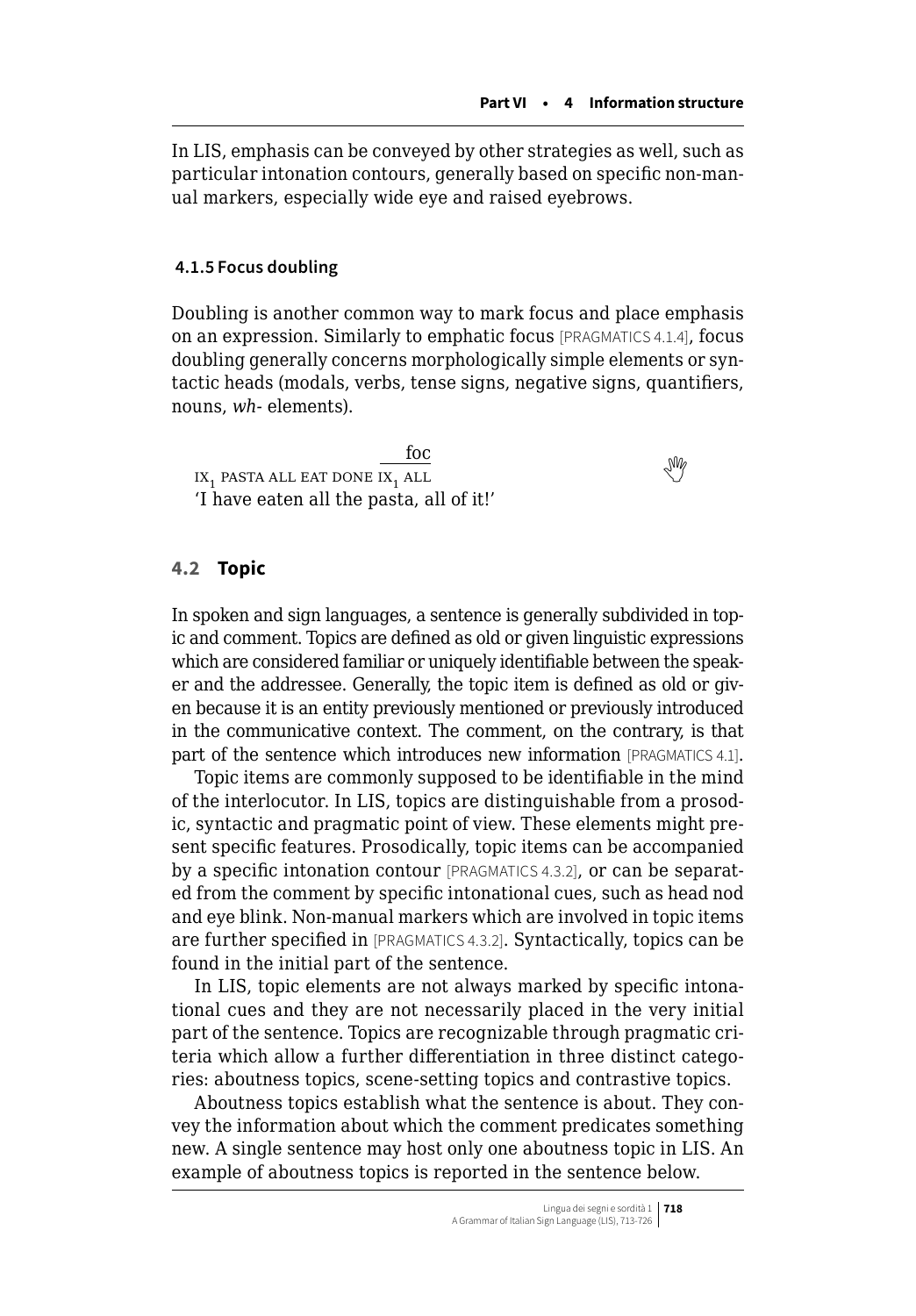AbT  $\frac{H}{MAN IX_1} IX_1 X_3 TELL_1 EVERYTHING$  $\frac{H}{MAN IX_1} IX_1 X_3 TELL_1 EVERYTHING$  $\frac{H}{MAN IX_1} IX_1 X_3 TELL_1 EVERYTHING$ 'The man has told me everything.'

Aboutness topics (AbT) are argument of the predicate and they can also be realised as pronominal forms, particularly when the communicative context allows such simplification. In particular, this happens when a previously introduced topic in a discourse is considered by the signer accessible or easily retrievable in the mind of the interlocutor.

Moreover, in the case of very prominent information (namely when an entity is kept consistent across several sentences and it is completely accessible in the mind of the interlocutor) the signer can decide to omit the topic referent. An example of these two possibilities is reported below. In the second clause, the pronominal form  $(x<sub>2</sub>)$  refers to a previously introduced character (pog), appearing in the first clause. Within the second clause, the verb go\_away allows the omission of the subject (man). Indeed, the repetition of man would be useless, since the referent is supposed to be prominent and easily accessible in the mind of the addressee.

DOG IX(dem)<sub>a</sub> HUNGER STRONG. MAN CL(G): 'walk'. IX<sub>3a</sub> CL(F):<br>
'eves move' GO AWAY SAD 'The dog is starving. A man walks by. He (the dog) follows him with his eyes, but the man goes away, and the dog is sad.'

As opposed to aboutness topics, scene-setting topics are not arguments of the verb in LIS, rather they are adjuncts with the function of establishing the frame setting of a sentence. In other words, these types of topics provide spatial and temporal information which set the scene of the sentence. For this reason, scene setting topics very commonly occur in the very initial part of the sentence, also preceding the aboutness topic item.

An example of a scene setting topic of time, here indicated as Sst T, is presented in bold below.

Sst\_T  $\frac{1}{\text{COMORROW RAIN MAYBE BE POSSIBLE}}$  $\frac{1}{\text{COMORROW RAIN MAYBE BE POSSIBLE}}$  $\frac{1}{\text{COMORROW RAIN MAYBE BE POSSIBLE}}$ 'Tomorrow, it will probably rain.'

An example of a scene setting topic of location, here indicated as Sst\_L, is reported below.

Sst\_L TABLE KEY CL(G): 'be\_at\_a'  $ix_{3a}$  poss<sub>1</sub> touch<sub>a</sub> forbidden 'On the table, there is a key, it is mine. Do not touch it.'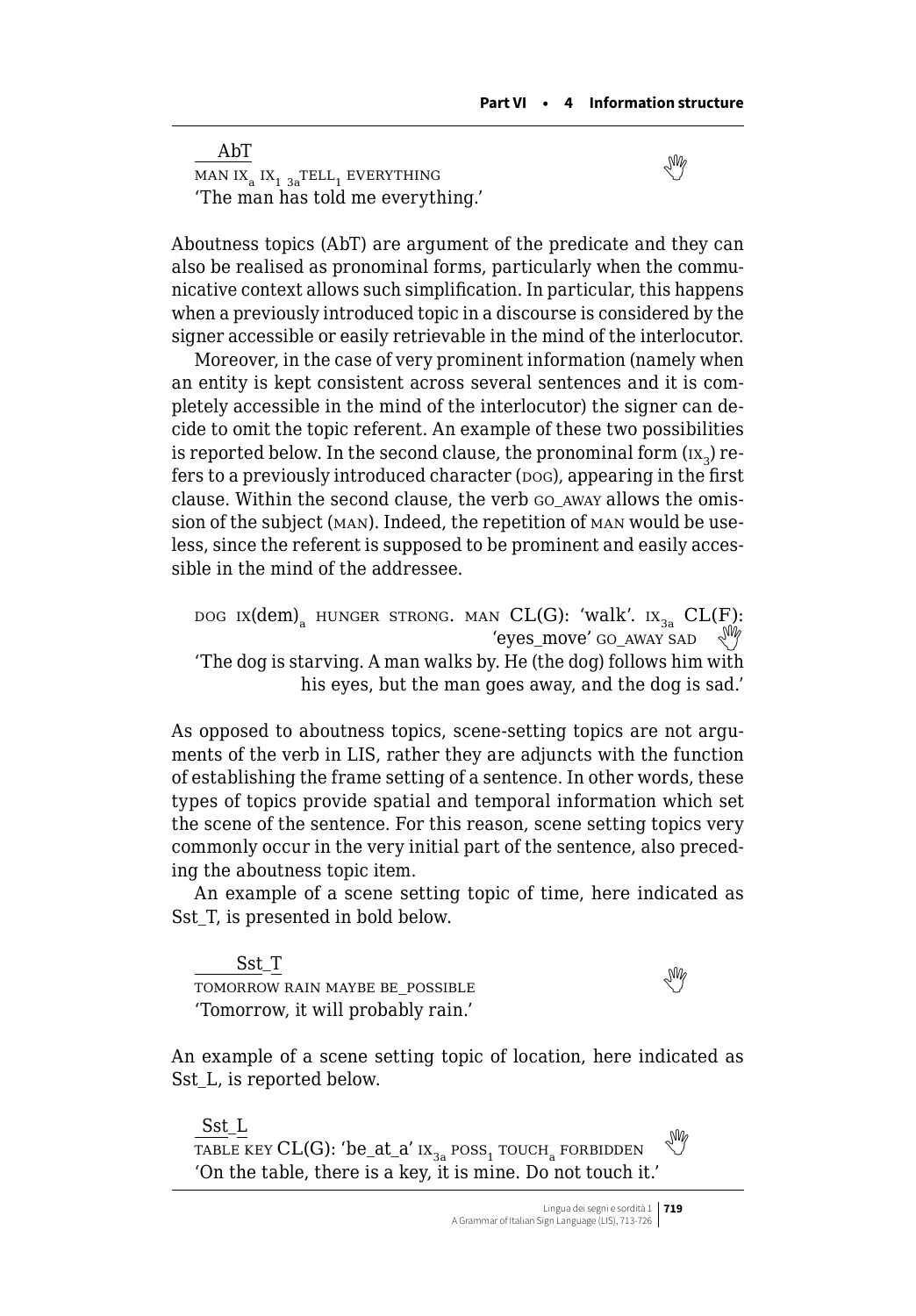More than one scene-setting topic expressions may be produced in the same sentence providing spatio-temporal information. An example of this case is reported below. It includes: i) a scene-setting topic of time (yesterday), ii) a scene-setting topic of location (cinema ix(loc)), and iii) an aboutness topic (m-a-r-i-a). Aboutness and scene setting topics are very likely to co-exist in the same sentence. In most of these cases, the scene setting topic of time precedes the scene-setting topic of location and only after them the aboutness topic is realised.

Sst-T Sst-L Abt  $\overline{\text{YESTERDAY}}$  CINEMA IX $(\overline{\text{loc}})$  M-A-R-I-A FILM WHITE BLACK VARIOUS SEE 'Yesterday, at the cinema, Maria saw various white and black movies.'

Topics can also have a contrastive function, namely, they can express an opposition between two previously mentioned referents. An example is the case below where the two referents GIANNI and MARIA are contrasted and defined as Contr\_top. In the same example, pog  $ix<sub>2</sub>$  is likely to be interpreted as the aboutness topic of the sentence. The contrastive topics in the example below are produced after the aboutness topic.

Abt Contr top1 Contr top2  $\frac{1}{\text{LOG}_8 \text{IX}_8} \frac{\text{COLL1} - \text{LOPL}}{\text{COLL1} + \text{LOVE}_8} \frac{\text{COLL1} - \text{LOPE}}{\text{MARIA}_6} \text{ HATE}$  $\frac{1}{\text{LOG}_8 \text{IX}_8} \frac{\text{COLL1} - \text{LOPL}}{\text{COLL1} + \text{LOVE}_8} \frac{\text{COLL1} - \text{LOPE}}{\text{MARIA}_6} \text{ HATE}$  $\frac{1}{\text{LOG}_8 \text{IX}_8} \frac{\text{COLL1} - \text{LOPL}}{\text{COLL1} + \text{LOVE}_8} \frac{\text{COLL1} - \text{LOPE}}{\text{MARIA}_6} \text{ HATE}$ 'As for the dog, Gianni loves him while Maria hates him.'

It is important to distinguish between contrastive topic and contrastive focus [PRAGMATICS 4.1]. While topics can only convey contrast in the case of parallel opposed items, focus items also have a corrective function, namely they can correct a statement previously expressed. An example of contrastive focus is reported below.

Context: Someone says that you like pizza. foc NOT IX<sub>1</sub> PIZZA<sub>a</sub> IX<sub>1</sub> IMPOSSIBLE\_NO\_WAY. IX<sub>b</sub> SUSHI<sub>b</sub> IX<sub>1</sub> ADORE<sub>b</sub>  $\sqrt[3]{\hspace{1em}^9}$ 'No! I hate pizza, I love sushi!'

In the case of contrastive topic, items are also present in the sentence, they generally tend to follow the aboutness topic item, no matter if they are subjects or objects. The example below shows contrastive topic subjects.

Context: What do Maria and Gianni think about the cauliflower? Abt Contr-top1 Contr-top2 cauliflower gianni impossible\_no\_way maria adore 'As for the cauliflower, Gianni hates it while Maria loves it.'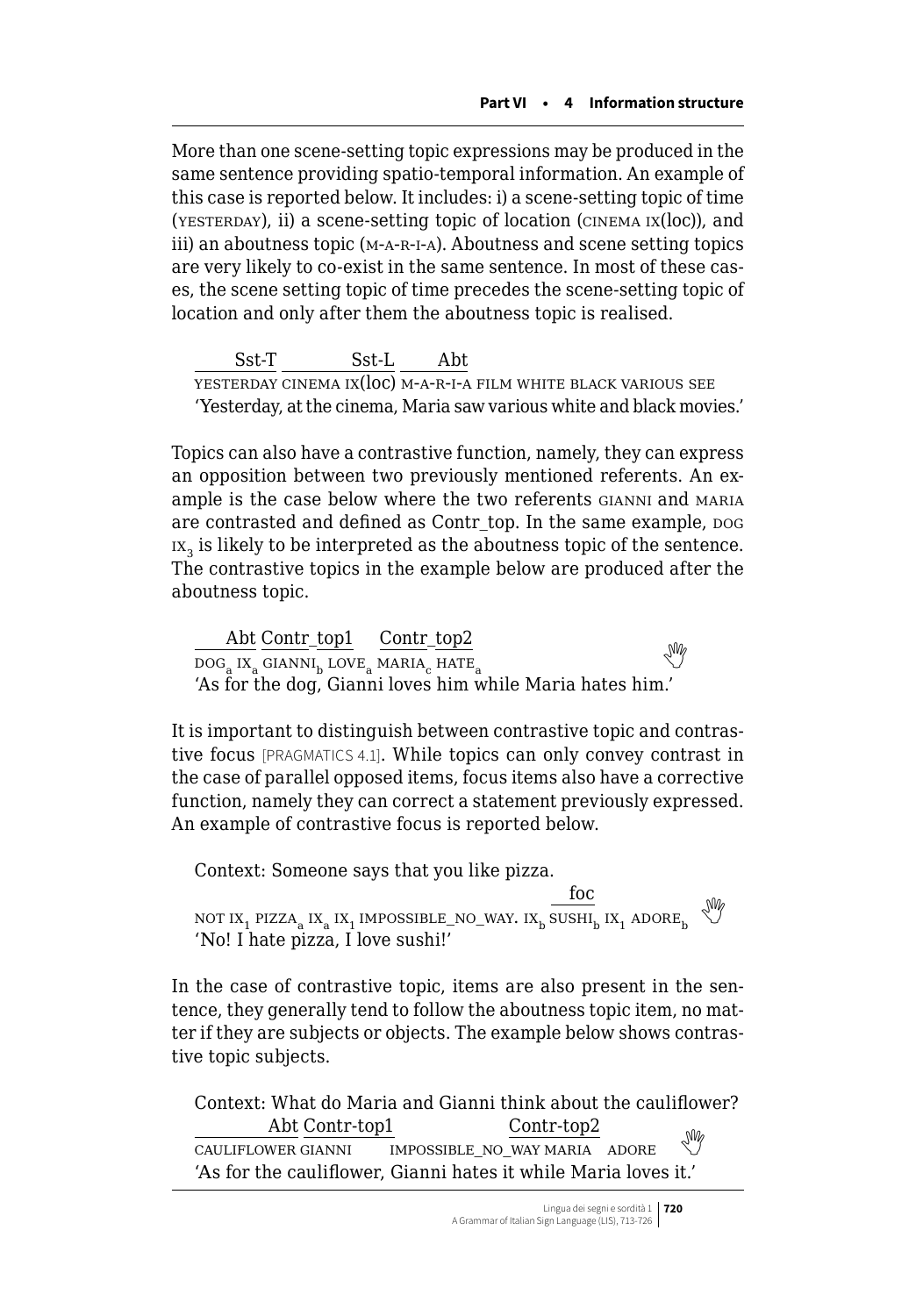<span id="page-8-0"></span>The example below shows contrastive topic objects.

Context: What does Maria think about the pizza and the fish? Abt Contr-top1 Contr-top2 MARIA FISH IX $_{\circ}$  impossible\_no\_way pizza<sub>b</sub> ix<sub>b</sub> adore 'As for Maria, she hates fish, while she adores pizza.'

By considering these examples in LIS, it is possible to establish a potential order which holds true among the three types of topics appearing in a sentence: Scene-setting Topics of Time > Scene-setting Topics of Location > Aboutness Topics > Contrastive (parallel) topics.

## **4.3 Morphological and prosodic markers of topic and focus**

The following section provides a description of the manual and nonmanual markers involved in the production of topic and focus in LIS.

### **4.3.1 Focus**

Focus in LIS can be marked by several strategies: syntactical, morphological, lexical, and prosodic. As for syntax, focality in LIS may affect word order in both contrastive and new informational focus [PRAGMATICS 4.1]. As for the lexical strategies, focused items may be accompanied by focus particles, such as only, also and even (more details are provided below). As for the morphological and prosodic cues which accompany focus elements, these markers can be manual or non-manual. Manually, focus items can be affected by a lengthening of the sign, a larger amplitude, and a higher speed in signing. Nonmanually, some types of focus can be accompanied by raised eyebrows, wide eyes, head forward, and leftward or rightward head tilt and/or body lean. Furthermore, some non-manuals fulfil the function of marking prosodic boundaries among constituents: in LIS, these markers are head nod and eye blink. The use of these markers does not seem to be mandatory: their use might depend on the type of focus or on the pragmatic context. In the remainder of the section, for each type of focus, we provide a description of the manual and nonmanual markers used by LIS signers.

New information focus [PRAGMATICS 4.1.2] in LIS is not obligatorily marked by manual and non-manual features. It is very often accompanied by mouthing or mouth gestures, but it does not seem to be marked by other non-manual cues. As for the manual features, signs conveying new information focus are lengthened and can be realised with a wider amplitude than non-focus signs.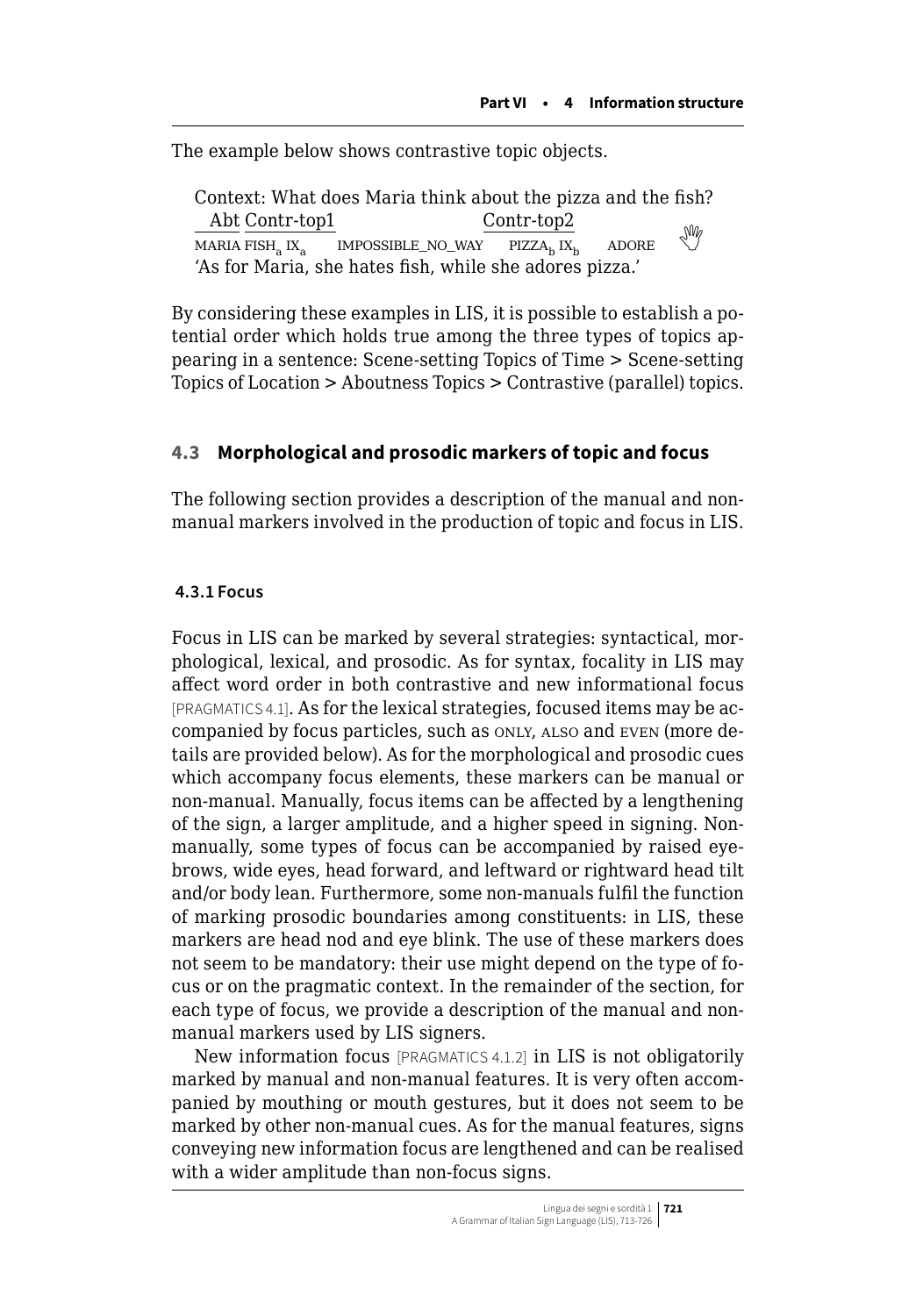wh A: IX<sub>2</sub> BUY Q<sub>artichoke</sub>

foc  $B: I X_1$  $B: I X_1$  $B: I X_1$  car new buy  $I X_1$ 'What did you buy?' 'I bought a new car.'

Similarly to new information focus, contrastive focus [PRAGMATICS 4.1.3] may be syntactically manipulated, by changing the word order position. However, differently from new information focus, contrastive focus is mostly marked by manual and non-manual features. The most frequent non-manual markers involved in the realisation of contrastive focus items are mouthing, raised eyebrows (re), and wide eyes (we). They generally spread over the item or over the whole clause, as in the example below. Multiple head nods (hn++) can also accompany the production of the focused part of the clause. Sometimes the contrastive focus item is also marked by forward body lean (bl-f), which signals prominence.

Context: Someone says that the signer likes pizza.

| $hn++$                                                            |  |
|-------------------------------------------------------------------|--|
| we                                                                |  |
| re                                                                |  |
| NOT IX <sub>1</sub> CHESTNUT IX <sub>1</sub> LIKE IX <sub>1</sub> |  |
| 'No, I do love chestnuts!'                                        |  |

Contrastive meaning can also be conveyed through leftward (bl-left) and rightward (bl-right) body lean, so that the negated item and the corrected focus item are located in two different positions in space.

Context: Someone says that the signer likes pizza.

 $\underline{bl\text{-}left}$   $\underline{bl\text{-}right}$ <br>  $\underline{ix_1 \text{ ADORE}_h}$   $\underline{SUSHI_h}$  $IX_1$  PIZZA<sub>a</sub>  $IX_2$   $IX_1$  IMPOSSIBLE\_NO\_WAY 'No, I do not like pizza, I adore sushi!'

Emphasis [PRAGMATICS 4.1.4] can be conveyed both through the use of the lexical items **person** (a) or self (b) and through non-manual markers, such as wide eye (we) and forward body lean (bl-f).

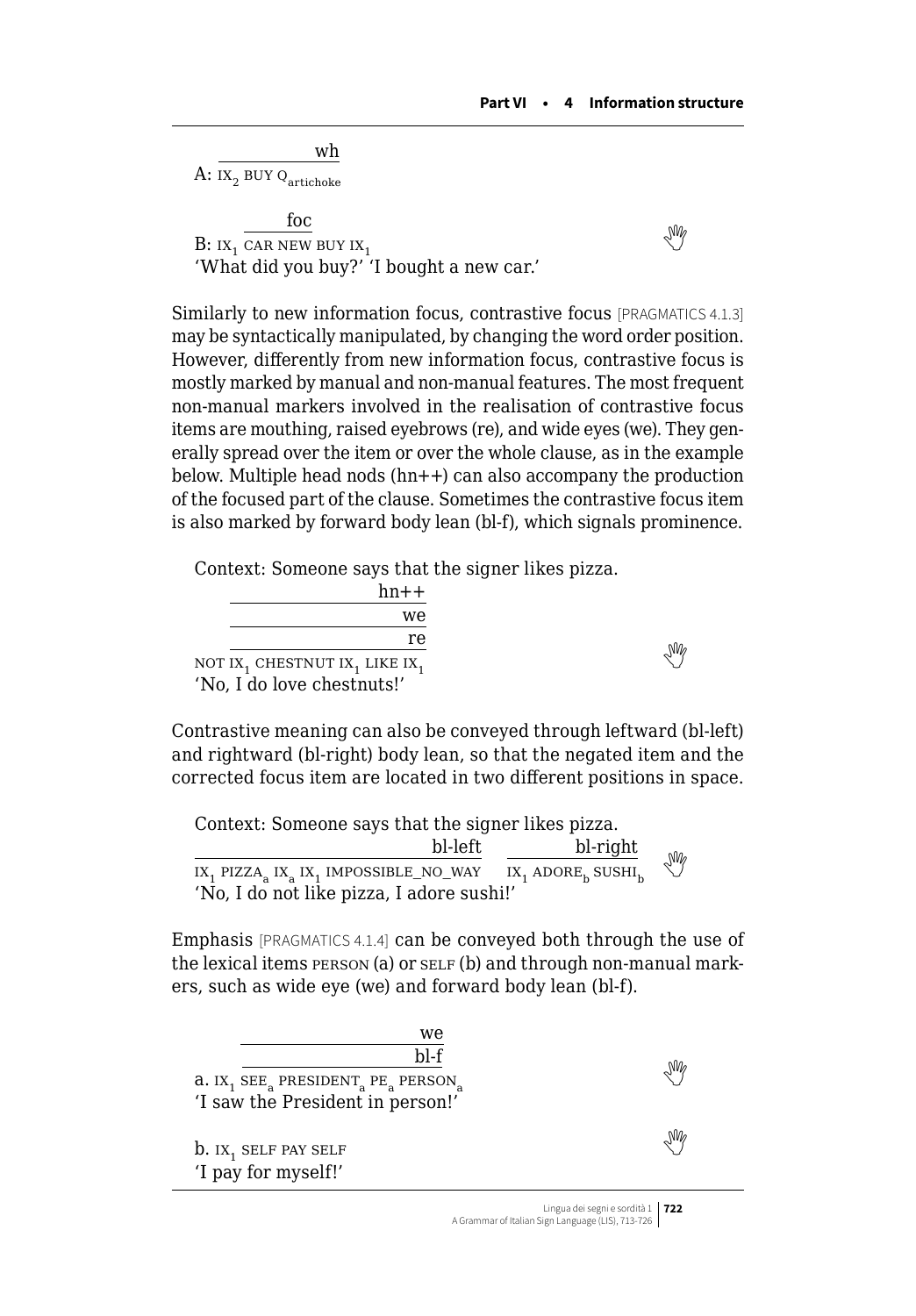In LIS, there are lexical particles which attribute focus to a specific item, thus modifying its meaning. The most frequent particles in LIS are only, also and even, shown in the examples below. They commonly follow the focus item, but they may also precede it. ONLY is a restrictive focus particle which excludes the alternatives from a given set. The particle only is marked by raised eyebrows (re) and wide eyes (we).

we re  $\frac{16}{1}$ pasta<sub>a</sub> ONLY<sub>a</sub> SAUCE<sub>b</sub> ADD NEG\_S<sub>b</sub> BETTER 'I (want) pasta only, it is better not to add any sauce.'

By contrast, also conveys an additive meaning, establishing that at least one more element is added to the focus set. The focus particle also is generally accompanied by multiple head nods  $(hn++),$  as shown below.

|                      | Context: Someone says that s/he knows Anna. |  |
|----------------------|---------------------------------------------|--|
| $hn++$               |                                             |  |
| ALSO IX <sub>1</sub> | ₩                                           |  |
| 'Me too.'            |                                             |  |

The focus particle also is also shown in the discourse stretch below.

| A: | IX, SUSHI IX, ADORE       |   |
|----|---------------------------|---|
|    | $hn++$                    |   |
| B: | ALSO IX,                  | ₩ |
|    | 'I love sushi.' 'Me too.' |   |

A second use of also exists and it not only expands the focus set including an additional constituent from an alternative set, but it also conveys an additional scalar interpretation to the focus item, implicating that the inclusion of the associated item is unlikely. This particle has the meaning of 'even' and it is mostly marked by furrowed eyebrows (fe) and single (hn) or multiple head nods (hn++). We provide an illustrative example below.

|                                                 | $hn++$ |    |
|-------------------------------------------------|--------|----|
| top                                             | we.    |    |
| POPE IX GROUP, GOD BELIEVE NOT ALSO LIKE IX, IX |        | Ng |
| 'Even atheist people like the Pope!'            |        |    |

Sometimes, when the focus items are more than one, specific nonmanual markers spread over the various items. In the example below, the contrastive focus involves two items: the first one (chocolate) is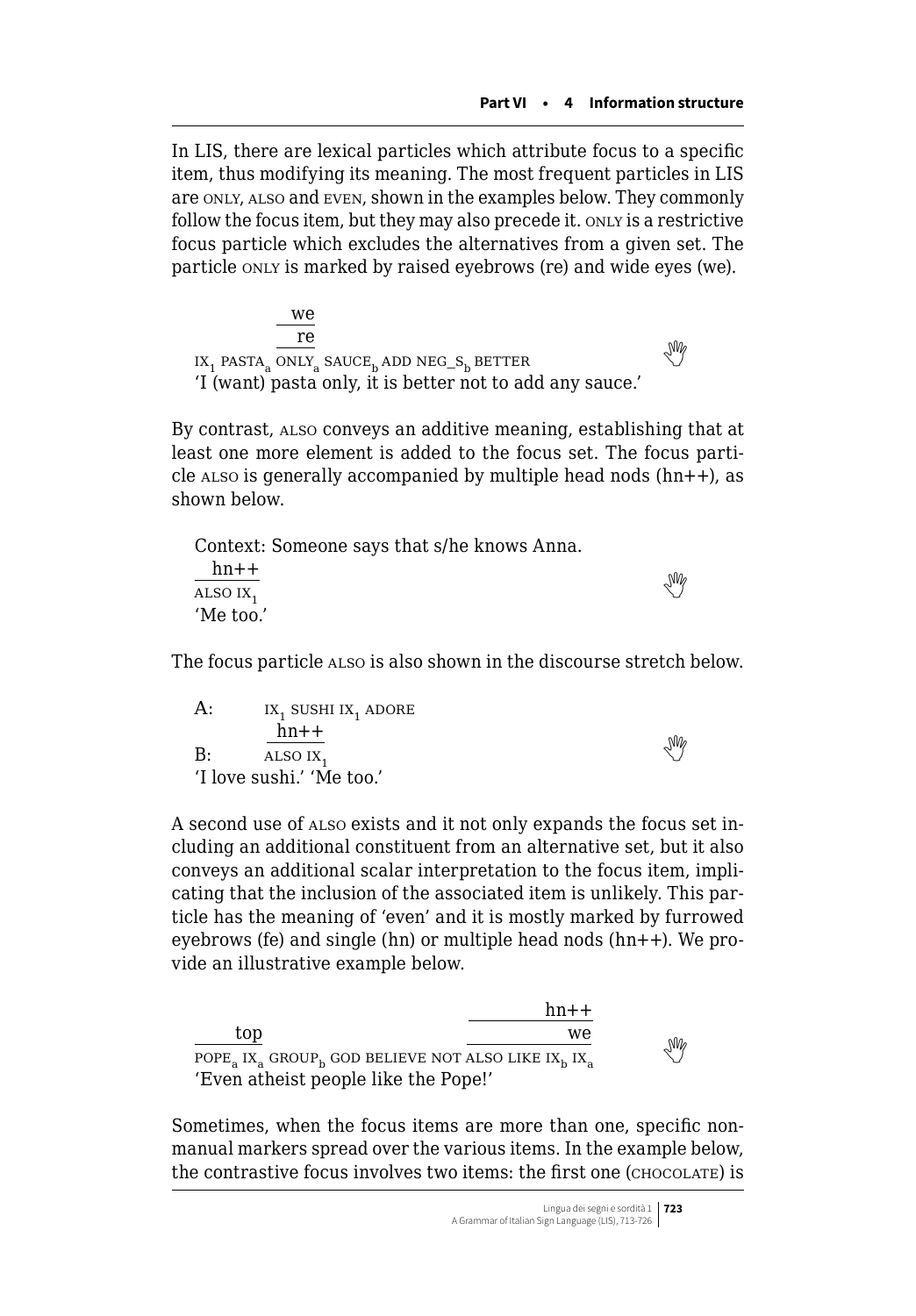marked by a leftward body lean, while the second one (STRAWBERRY) is accompanied by a rightward body lean in order to underline the existence of two distinct entities. It is interesting to note that, in such case, raised eyebrows spread only over the first item.

|                                                        | re |                  |    |
|--------------------------------------------------------|----|------------------|----|
| wh                                                     |    | bl-left bl-right |    |
| IX <sub>2</sub> WANT PREFER WHICH CHOCOLATE STRAWBERRY |    |                  | Ng |
| 'Which one do you prefer? Chocolate or strawberry?'    |    |                  |    |

#### **4.3.2 Topic**

As in other sign languages, topics in LIS might be non-manually marked. Although the presence of prosodic markers is not mandatory, it is possible to identify some recurrent tendencies among topic types. In this section, a description of these uses is provided.

Aboutness topics in LIS are mostly marked by raised eyebrows and squint eyes. We usually find one of these two markers. Raised eyebrows (re) are shown below.

re dom: boss ix<sup>a</sup> CL(V): 'walk\_to\_b' CL(V): 'fall\_at\_b'------------- n-dom:  $CL(V)$ : 'fall at b' dog come dom: CL(V): 'fall\_at\_b'--------------------- n-dom: CL(curved open V): 'jump\_on\_b'++  'The boss was walking when he fell on the ground, then the dog came and jumped on him several times.'

The example below shows the combination of aboutness topic and squint eyes (sq).

sq  $\frac{dq}{MAN IX(dem)}$  $\frac{dq}{MAN IX(dem)}$  $\frac{dq}{MAN IX(dem)}$  ix<sub>1 3</sub>tell<sub>1</sub> everything 'That man has told me everything.'

re de la procession de la procession de la procession de la procession de la procession de la procession de la procession de la procession de la procession de la procession de la procession de la procession de la processio

However, in rarer cases, it is possible to find both of them accompanying the same topic expression, as in the example below.

| $\overline{\phantom{0}}$<br>wh<br>sa                          |    |
|---------------------------------------------------------------|----|
| DOME MILAN CL(spread curved open 5):                          |    |
| 'be at' direction which direction o-v-E-S-T                   | УM |
| 'The front of the dome of Milan is directed toward the West.' |    |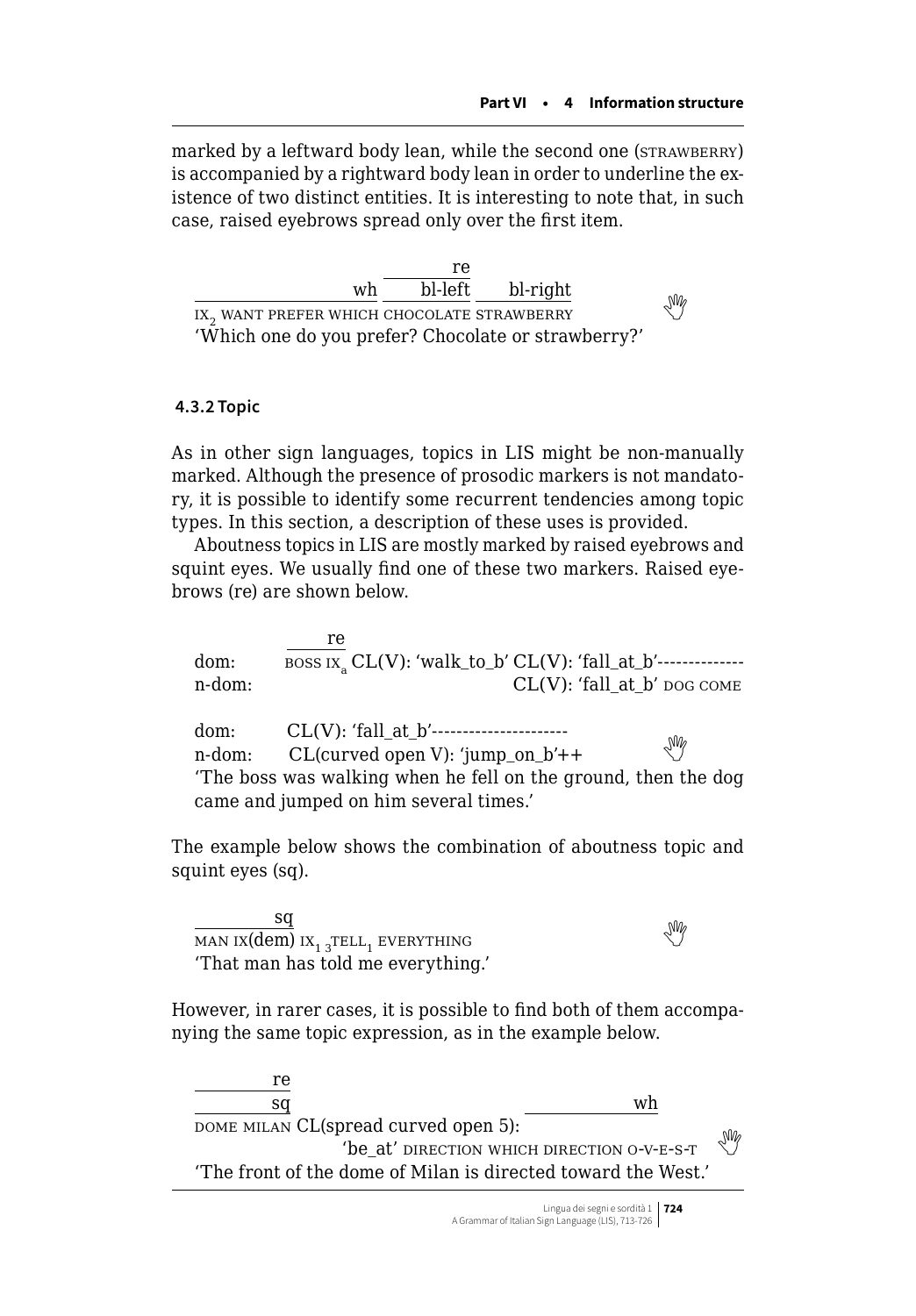In LIS, squint eyes seem to play a role in the retrievability of the information conveyed by the topic. It is possible to suppose that a signer uses this marker when the interlocutor is supposed to already know the topic entity. Moreover, in LIS, there is a statistically significant correlation between the marker squint eyes and aboutness topics [PRAGMATICS 4.2] which are realised as nominal expressions. Therefore, contrarily to pronouns which are easily retrievable topics, it is possible that the marker squint eyes accompanies topics which are not easily retrievable.

Conversely, aboutness topics [PRAGMATICS 4.2], which are realised as pronominal forms, are more likely to be marked by another specific nonmanual marker: head tilt back. This is displayed in the example below.

Finally, aboutness topics which are realised as nominal expressions are also likely to be divided from the remaining part of the sentence by two non-manual markers: eye blink (eb) and head nod (hn). These markers can occur after the realisation of the aboutness topic item separately or together, the latter case is displayed below.

hn sq eb DOG IX<sub>3a</sub> CHILD++ SEVEN SASS(flat open 4): 'little'++ BEAUTI- $\mathbb{F}$ <sup>ult</sup> 'The dog had seven cute little cubs.'

Similarly to aboutness topics, scene-setting topics [PRAGMATICS 4.2], of both time and location, might be accompanied by raised eyebrows and squint eyes. We can find one of these markers over the topic expression or they can be both present in a layering fashion, as in the example below, where these two non-manual markers accompany the scene setting topic of location (TREE).

re sq TREE<sub>s</sub> SASS(5): 'shape\_round'<sub>a</sub> BIRD FLY CL(curved open v):  $'$ fly\_on\_top\_of\_a'  $\sqrt[3]{}$ 

'A bird flew to the top of a tree.'

Sometimes, when scene setting topics of time and scene-setting topics of location occur together in the same sentence, the non-manual markers might have scope over the entire topic expressions. An example of this is displayed below, where the raised eyebrow spread over both the scene-setting topic of time (YESTERDAY) and location (restaurant inside).